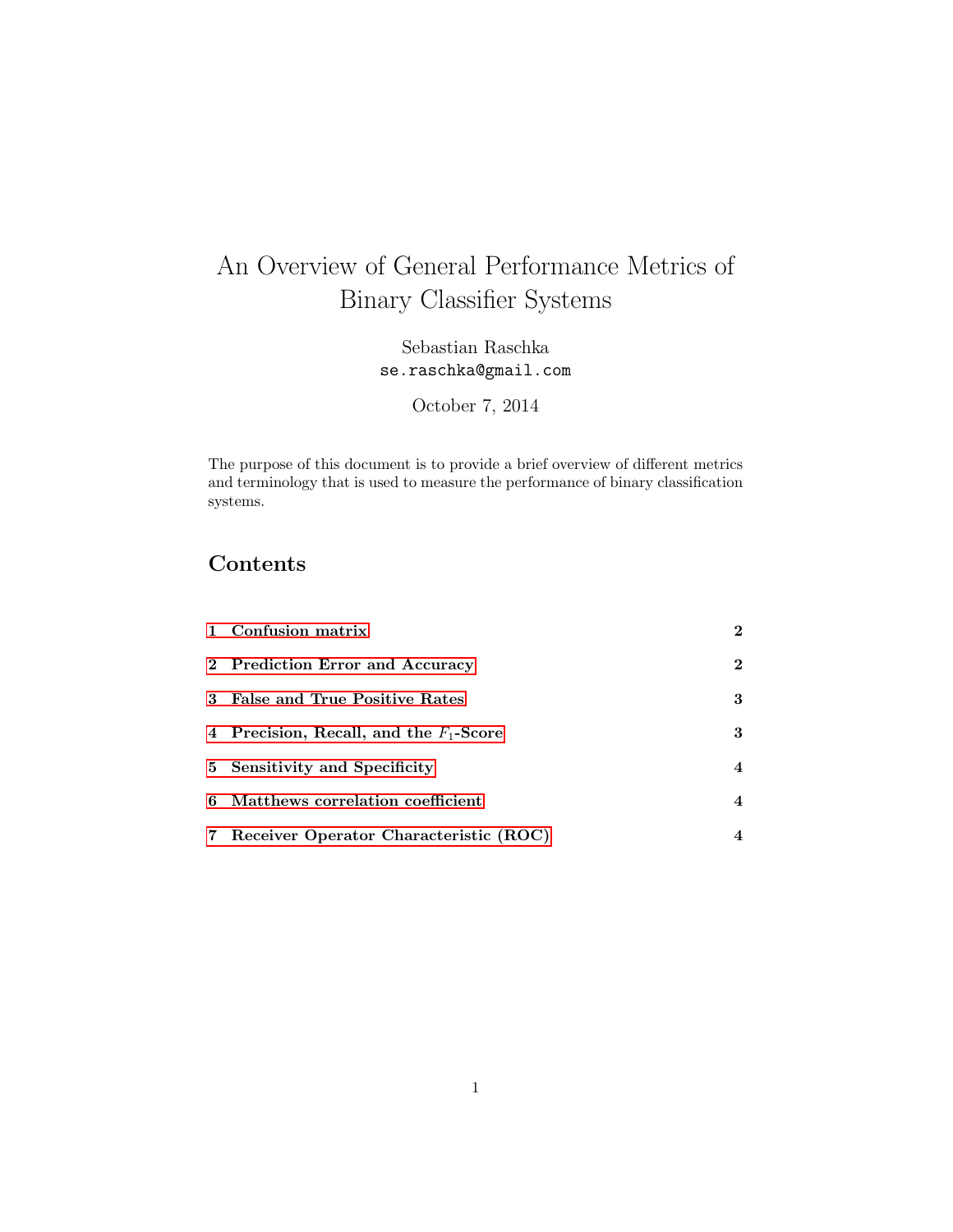#### <span id="page-1-0"></span>1 Confusion matrix

The *confusion matrix* (or *error matrix*) is one way to summarize the performance of a classifier for binary classification tasks. This square matrix consists of columns and rows that list the number of instances as absolute or relative "actual class" vs. "predicted class" ratios.

Let  $P$  be the label of class 1 and  $N$  be the label of a second class or the label of all classes that are not class 1 in a multi-class setting.



<span id="page-1-1"></span>The following equations are based on An introduction to ROC analysis by Tom Fawcett [\[1\]](#page-4-0).

## 2 Prediction Error and Accuracy

Both the prediction *error* (ERR) and *accuracy* (ACC) provide general information about how many samples are misclassified. The error can be understood as the sum of all false predictions divided by the number of total predications, and the the accuracy is calculated as the sum of correct predictions divided by the total number of predictions, respectively.

$$
ERR = \frac{FP + FN}{FP + FN + TP + TN} = 1 - ACC \tag{1}
$$

<span id="page-1-2"></span>
$$
ACC = \frac{TP + TN}{FP + FN + TP + TN} = 1 - ERR\tag{2}
$$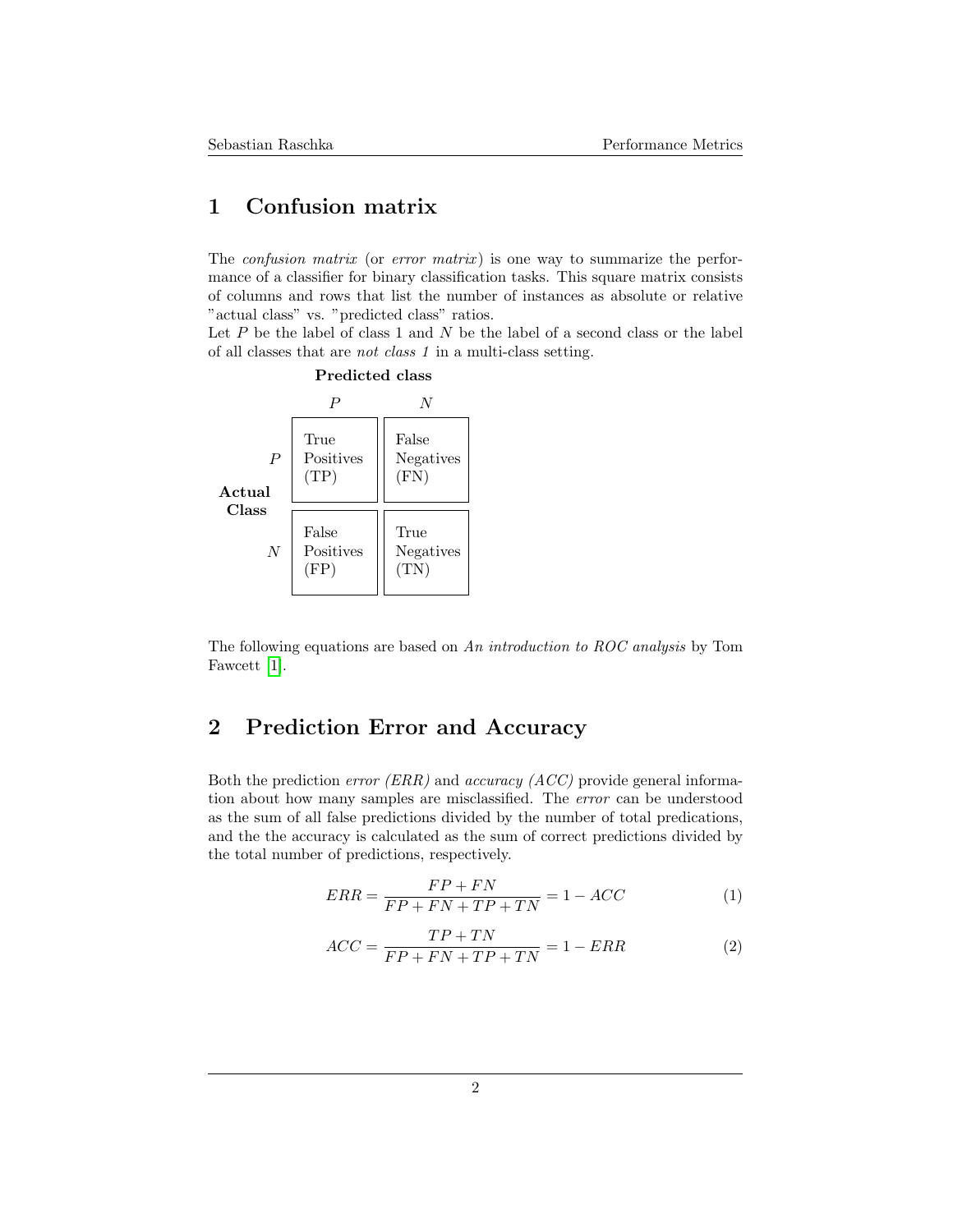#### 3 False and True Positive Rates

The True Positive Rate (TPR) and False Positive Rate (FPR) are performance metrics that are especially useful for imbalanced class problems. In Spam classification, for example, we are of course primarily interested in the detection and filtering out of spam. However, it is also important to decrease the number of messages that were incorrectly classified as spam (False Positives): A situation where a person misses an important message is considered as "worse" than a situation where a person ends up with a few spam messages in his e-mail inbox. In contrast to the FPR, the True Positive Rate provides useful information about the fraction of positive (or relevant) samples that were correctly identified out of the total pool of Positives.

$$
FPR = \frac{FP}{N} = \frac{FP}{FP + TN} \tag{3}
$$

$$
TPR = \frac{TP}{P} = \frac{TP}{FN + TP}
$$
\n<sup>(4)</sup>

#### <span id="page-2-0"></span>4 Precision, Recall, and the  $F_1$ -Score

Precision (PRE) and Recall (REC) are metrics that are more commonly used in Information Technology and related to the False and True Prositive Rates. In fact, Recall is synonymous to the True Positive Rate and also sometimes called Sensitivity. The  $F_1$ -Score can be understood as a combination of both *Precision* and Recall [\[2\]](#page-4-1).

Precision (PRE) and Recall (REC) are metrics that are more commonly used in Information Technology and related to the False and True Prositive Rates. In fact, Recall is synonymous to the True Positive Rate and is sometimes also called *Sensitivity*. The  $F_1$ -Score can be understood as a combination of both Precision and Recall [\[2\]](#page-4-1).

$$
PRE = \frac{TP}{TP + FP}
$$
\n<sup>(5)</sup>

<span id="page-2-1"></span>
$$
REC = TPR = \frac{TP}{P} = \frac{TP}{FN + TP}
$$
\n<sup>(6)</sup>

$$
F_1 = 2 \cdot \frac{PRE \cdot REC}{PRE + REC} \tag{7}
$$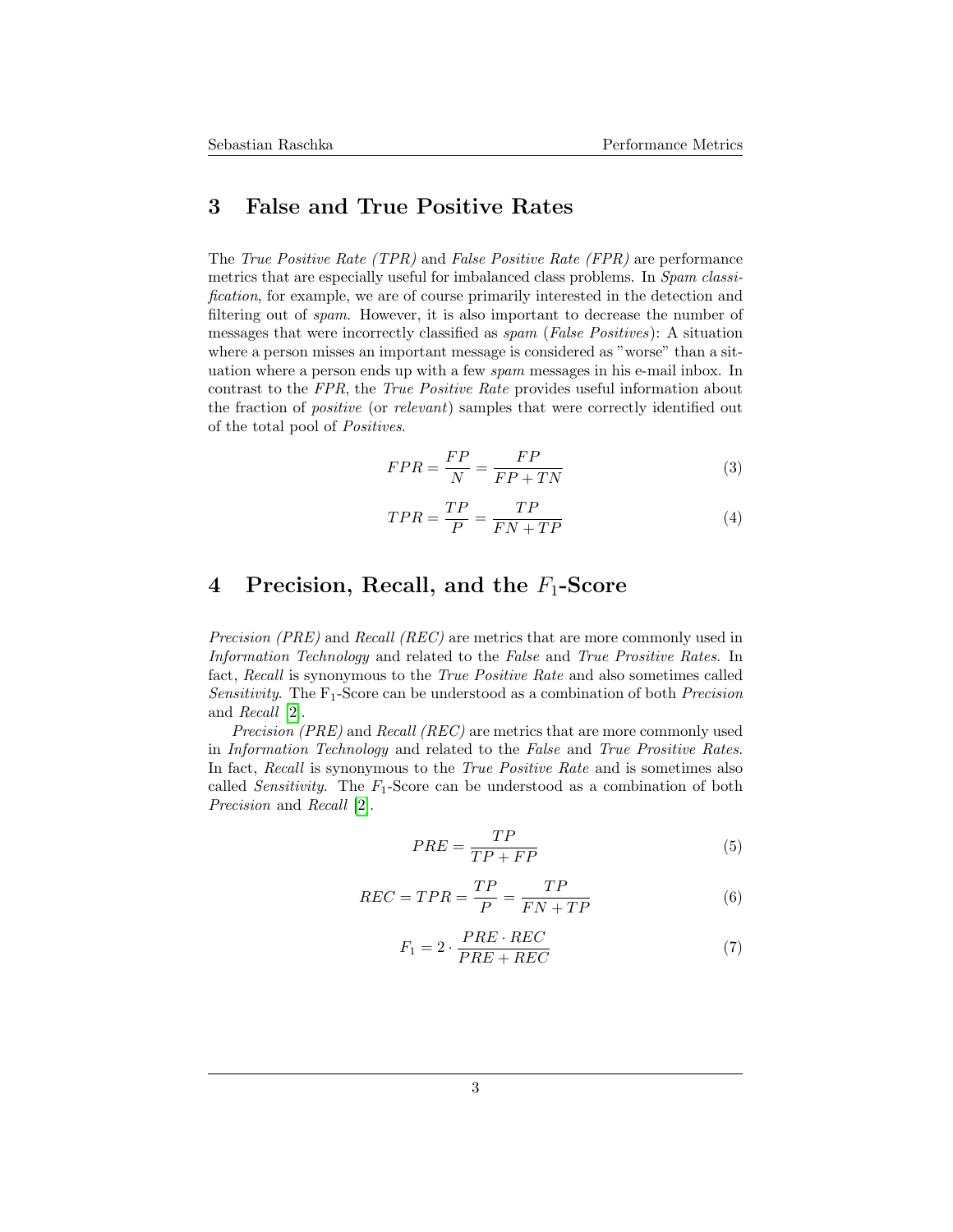#### 5 Sensitivity and Specificity

Sensitivity (SEN) is synonymous to Recall and the True Positive Rate whereas Specificity (SPC) is synonymous to the True Negative Rate — Sensitivity measures the recovery rate of the *Positives* and complimentary, the Specificity measures the recovery rate of the Negatives.

$$
SEN = TPR = REC = \frac{TP}{P} = \frac{TP}{FN + TP}
$$
\n
$$
(8)
$$

$$
SPC = TNR = \frac{TN}{N} = \frac{TN}{FP + TN}
$$
\n(9)

#### <span id="page-3-0"></span>6 Matthews correlation coefficient

Matthews correlation coefficient  $(MCC)$  was first formulated by Brian W. Matthews [\[3\]](#page-4-2) in 1975 to assess the performance of protein secondary structure predictions. The MCC can be understood as a specific case of a linear correlation coefficient (*Pearson r*) for a binary classification setting and is considered as especially useful in unbalanced class settings. The previous metrics take values in the range between 0 (worst) and 1 (best), whereas the MCC is bounded between the range 1 (perfect correlation between ground truth and predicted outcome) and -1 (inverse or negative correlation) — a value of 0 denotes a random prediction.

$$
MCC = \frac{TP \cdot TN - FP \cdot FN}{\sqrt{(TP + FP)(TP + FN)(TN + FP)(TN + FN)}}
$$
(10)

### <span id="page-3-1"></span>7 Receiver Operator Characteristic (ROC)

Receiver Operator Characteristics (ROC) graphs are useful tools to select classification models based on their performance with respect to the False Positive and True Positive rates.

The diagonal of a ROC graph can be interpreted as random guessing and classification models that fall below the diagonal are considered as worse than random guessing. A perfect classifier would fall into the top left corner of the graph with a True Positive Rate of 1 and a False Positive Rate of 0.

The ROC curve can be computed by shifting the decision threshold of a classifier (e.g., the posterior probabilities of a naive Bayes classifier). Based on the ROC curve, the so-called Area Under the Curve (AUC) can be calculated to characterize the performance of a classification model.